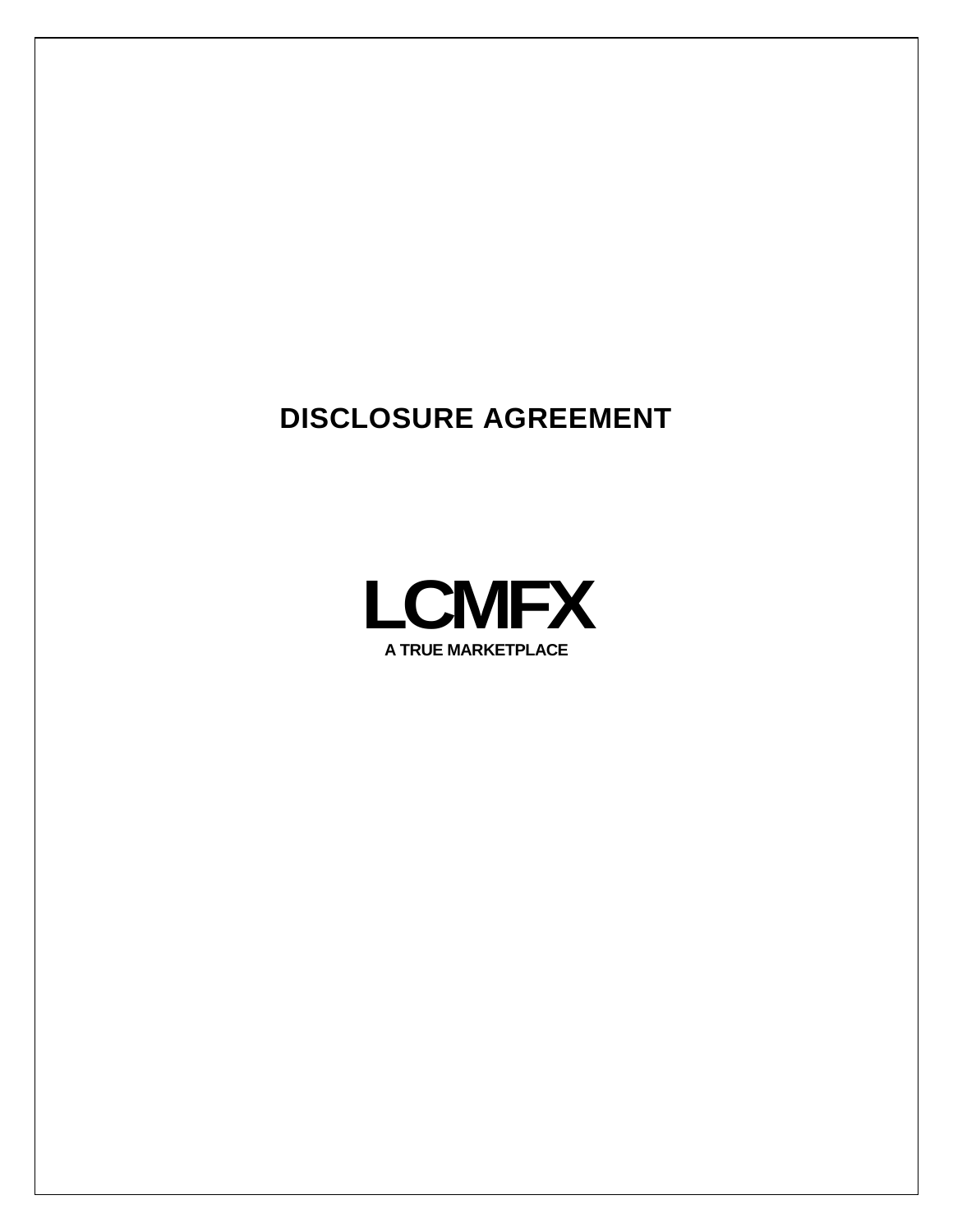# **About This Disclosure Statement**

This Disclosure Statement is issued by Lucror Ltd ("Lucror") trading as LCM-FX. This is an important document and should be read in its entirety.

Before making a decision to invest in the financial products we offer, you must consider your own financial circumstances, needs and objectives to determine if trading in leveraged Products is appropriate for you. We recommend you obtain independent financial and taxation advice concerning this Disclosure Statement, General Terms and Conditions and the Client Services Agreement.

Trading speculative leveraged products is more risky than trading non leveraged investment products (such as conventional share trading) and can result in losses that may be in excess of your initial outlay. If you do not understand the risks associated with such products or are not willing to accept the risks or potential losses, you should not enter into any such transaction. These risks are further outlined in Section **4.**

This Disclosure Statement provides you with information about the following:

- 1. General Information
- 2. Trading with Lucror
- 3. Key features and characteristics of Spot Foreign Exchange and Spot Metal Contracts
- 4. Risks associated with trading the products offered
- 5. Fees and charges
- 6. Lucror Agreement

This Disclosure Statement should be read in conjunction with the Client Services Agreement (CSA) and the General Terms and Conditions. Please note that the word "Contract" used in this document is as defined in the General Terms and Conditions..

# **1 General information**

### **1.1 Earlier Disclosure Statements.**

This Disclosure Statement replaces all previous versions. This Disclosure Statement is dated 20 April 2019. Any updates to this Disclosure Statement (that are not materially adverse to investors) will be available on our website or without charge by contacting us directly.

Where updated information is materially adverse to investors, Lucror may issue a supplementary or revised Disclosure Statement.

# **1.2 Regulation**

Lucror Ltd is a registered company in Saint Vincent and the Grenadines (Company Number 25393 BC 2019). Lucror is permitted to conduct the activities of offering clients the ability to trade in Spot Foreign Exchange and Spot Metals market but is not regulated for this activity.

# **1.3 Representations**

Lucror's products are offered solely on the basis of the information and representations contained in this Disclosure Statement and associated documents and no other information or representation is authorised nor is any person authorised by Lucror to give any form of information to clients or make any other representation whatsoever other than as outlined in this Disclosure Statement.

#### **1.4 Currency**

All financial amounts quoted are in Euros unless otherwise specified or the context implies to the contrary.

#### **1.5 References**

References to any Issuer, Underlying Asset, Index or Underlying Market to which a Contract relates are included purely for the purpose of identifying the underlying security and/or asset. They are not an endorsement (express or implied) of any Contract by such Issuer or Underlying Market and such company or other entity does not accept responsibility for any liability with respect to the product.

Lucror does not have any affiliation with any Issuers or Underlying markets and has no information concerning those entities other than that which is available in the public domain. Lucror will not accept any liability or responsibility for, and makes no representation or warranty, express or implied, as to the accuracy or completeness of such information.

# **1.6 Jurisdiction**

The distribution of this Disclosure Statement may be restricted in certain jurisdictions outside Saint Vincent and the Grenadines.

Persons into whose possession this Disclosure Statement becomes available are required to inform themselves of, and observe, such restrictions. This Disclosure Statement does not constitute an offer or solicitation to anyone in any jurisdiction in which such offer is not authorised or to any person to whom it is unlawful to make such offer or solicitation.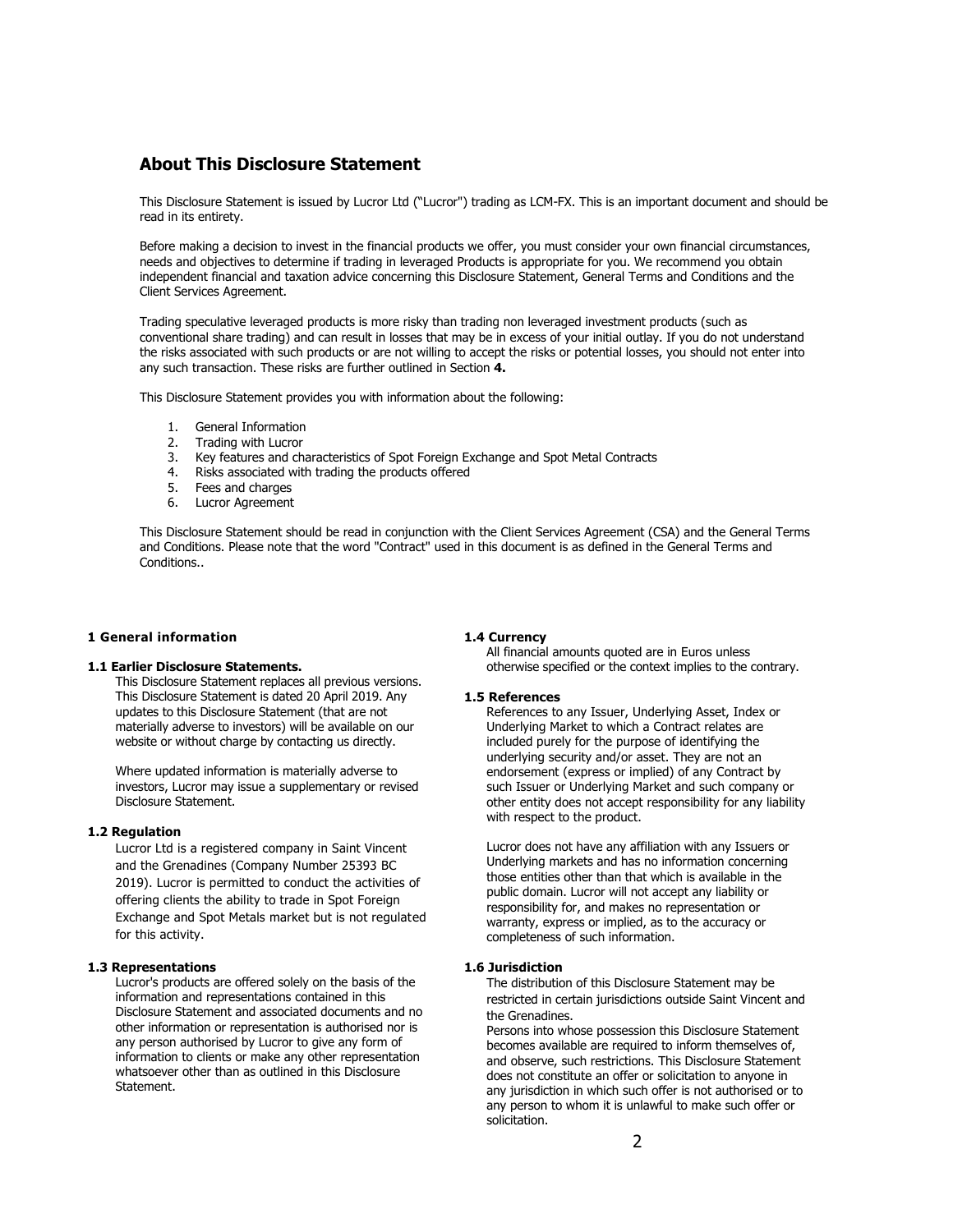If you are a non St Vincent and the Grenadines resident for tax purposes, you should note:

• The law governing your dealings with Lucror is the law of Saint Vincent and the Grenadines.

• Your rights against Lucror are restricted as set out in the Client Services Agreement and General Terms and Conditions.

• Your money will be held and disbursed in accordance with Lucror's strict client policy.

• Times and Dates are as in New York EST unless otherwise stated.

#### **1.7 Lucror does not give advice**

Lucror does not give personal and/or financial product advice. While Lucror may provide general financial information, this information does not take into account your personal circumstances and should not be construed as a recommendation that these types of Contracts are right for you or that any particular course of action is recommended. We recommend you seek independent, expert advice before making a decision as to the suitability of the product for you.

## **2 About Lucror**

Lucror Ltd ("Lucror") is a broker that provides spot foreign exchange and spot metals trading services to a diversified client base that ranges from financial institutions through to private individuals.

#### **2.1 Contact and trading details**

Lucror Ltd ("Lucror") operates its offices 24 hours 6 days per week to coincide with the first market to open on Sunday (New York) to the last market to close on Friday (New York).

Lucror Ltd has its registered Head Office in Saint Vincent and the Grenadines with representatives around the world.

Our contact details are as follows:

• Street Address: Suite 305 Griffith Corporate Centre Saint Vincent and the Grenadines

• Postal Address: P 0 Box 1510, Beachmont Kingstown, Saint Vincent and the **Grenadines** 

• Email: support[©Icm-fx.com](http://icm-fx.com/)

• Website: [www.lcm-fx.com](http://www.lcm-fx.com/)

# **3 Investment Advisers disclosure statement**

# **3.1 Initial Disclosure**

Neither the Company nor any of its Directors have been: (a) convicted of an offence under the Securities Markets Act 1988, the Securities Act 1978, or of a crime involving dishonesty (as defined by the Crimes Act 1961); or (b) a Director or Principal officer of a body corporate at

the time the body corporate committed such an offence; or

(c) adjudged bankrupt; or

(d) prohibited by an Act or by a court from taking part in the management of a company or a business

(e) the subject of an adverse finding by a court in any proceeding that has been taken against the dealer in a professional capacity

(f) expelled from, or prohibited from being a member of a professional body

# **3.2 Procedures for Dealing with Money & Property**

(a) In transferring money to Lucror the Client must ensure that it obtains the Client Bank Account details of Lucror before transferring money.

(b) All money received from the client is held in a Segregated Bank Account.

(c) Records will be kept pertaining to the activity of the account and are available to the client via the internet. Records are also kept in respect to contracts entered into by the Client with Lucror and include online order placement logs, phone tapes and chat logs. All of these records are available on request by the client.

(d) The Client acknowledges that Lucror will earn interest in connection with the client's cash deposits in its ordinary course of business.

(e) The financial records including the Segregated Bank Accounts will be audited at year end. At the time of publishing this Disclosure Statement an auditor had not been appointed. This document will be amended to reflect the auditors name when appointed.

# **3.3 Investment advice**

Lucror does not give personal investment advice. We recommend you obtain independent financial and tax advice concerning the Client Services Agreement and Disclosure Statement before you open an account.

#### **4 Risk disclosure statement**

You should seek independent advice before deciding whether these types of products are appropriate for you given your experience, objectives and needs. You must be aware of the risks involved and that you can both gain and lose large amounts of money.

The risk of loss in trading in these types of products can be substantial. You should therefore carefully consider whether this kind of trading is appropriate for you in light of your financial circumstances. In deciding whether or not you will become involved in that kind of trading, you should be aware of the following matters:

(a) you could sustain a total loss of the initial margin funds that you deposit with Lucror to establish or maintain a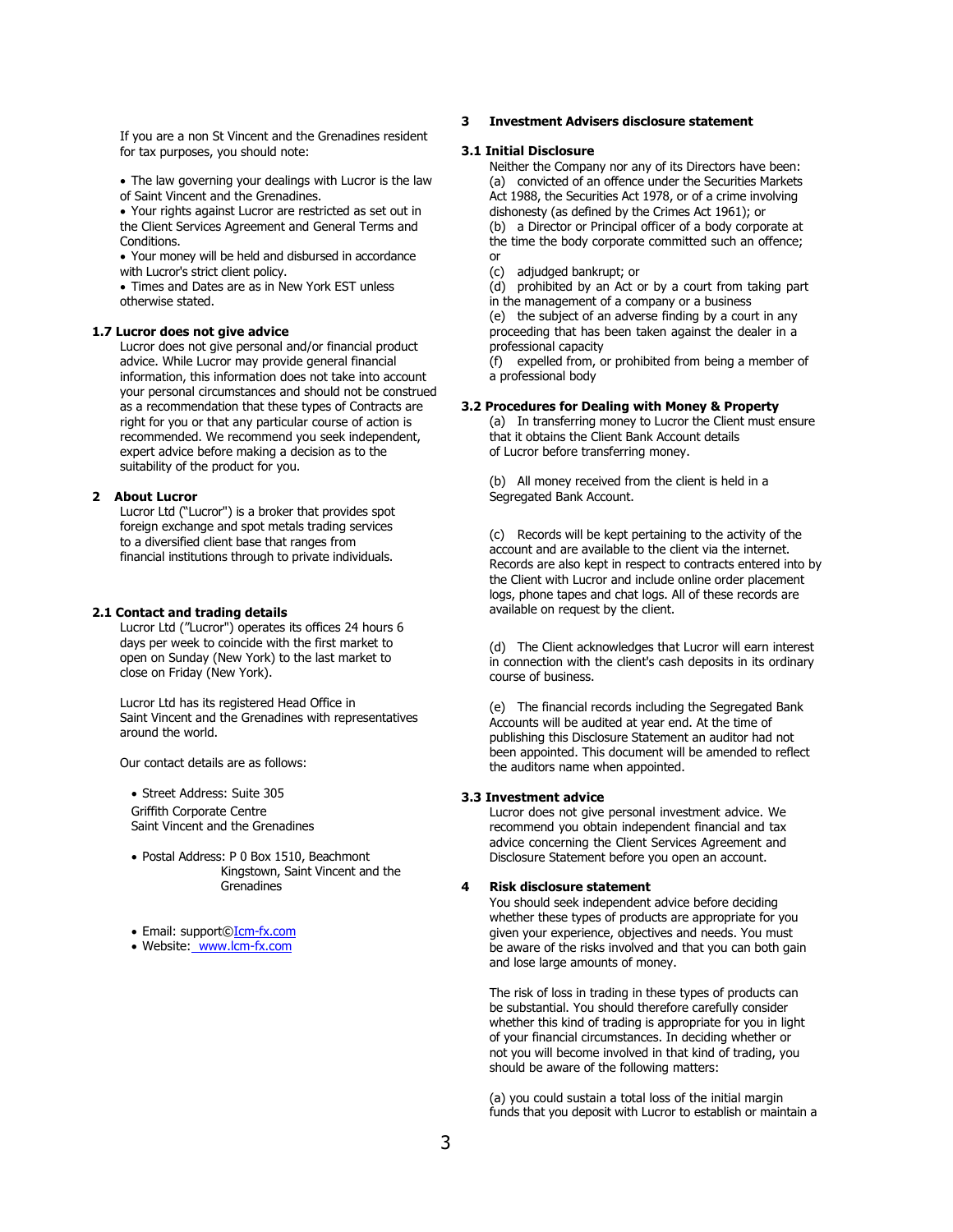position in a particular Contract;

(b) if the market price moves against your position, you may be required, at short notice, to deposit with Lucror additional margin funds in order to maintain your position. Those additional funds may be substantial. If you fail to provide those additional funds within the required time, your position may be liquidated at a loss and in that event you will be liable for any shortfall in your account resulting from that failure;

(c) under certain conditions, it could become difficult or impossible for you to liquidate a position (this can, for example, happen when there is a significant change in prices over a short period);

(d) the placing of contingent orders (such as a "stoploss" order) may not always limit your losses to the amounts that you may want. Conditions may make it impossible to execute such orders;

(e) a "spread" position is not necessarily less risky than simply "long" or "short" position;

(f) the high degree of leverage that is obtainable in trading these type of products because of small margin requirements, can work against you as well as for you. The use of leverage can lead to large losses as well as large gains; and

(g) Market risk and financial risk are generally the two types of risk associated with trading currencies. Market risk is associated with the movement of the currency against another currency. Financial risk is the risk associated with the financial condition and stability of the Country in question. Factors affecting currency movements include but are not limited to interest rates, unemployment, GDP, debt, weather, earthquakes and terrorism.

This statement does not disclose all of the risks and other significant aspects involved in trading these types of products. You should therefore study trading the particular product you wish to trade carefully before becoming involved in it.

#### **10 Fees and charges**

#### **10.1Administrative charges**

Lucror will pass through fees and charges for certain administrative services that may occur in the course of your dealings with us. These services include: wire transfers, credit card transactions, duplicate statements by post, audit certificates, etc.

# **10.2Margins and Financing Rates**

(a)Margin Rates

Initial Margin is the amount we debit from your account as soon as you open a new position. This protects us in event of sudden market change or default by you. Generally this amount is calculated as a percentage of the value of the Contract. Please refer to our website or contact us directly for the current margin rates offered by Lucror.

#### (b)Financing Rates (Swaps)

You should be aware that for positions at the end of the trading day are closed and reopened the following trading day at the current market price with the resulting profit or

loss either debited or credited to the clients account. In such cases you will either need to pay a charge for financing the contract value or you receive an amount of the contract value. This is due to interest rate differentials between currencies, commonly referred to as Swaps.

Positions closed before the end of day are not subject to these charges (Swap).

#### **10.3Trading Commissions**

The commission charged for each Contract will depend upon the particular Contract and will be deducted from your account as soon as the Contract is executed. Details of the commission paid by you will be detailed on the online trading systems as well as your statement. We will advise you at your last known email address whenever our commission rates change.

Commissions are based on total US dollar amount of the executed order. Commissions are instantly and automatically calculated on currency pairs that do not have the US dollar as their base. Our detailed reporting system within the platform keeps track of all trades and commission charges. The detailed statements show when and how the commission was calculated based on best available conversion rate available during execution of the trade.

**10.4PAMM** (Percentage Allocation Multi-Account Manager) Disclaimer: A PAMM is designed to distribute trades by percentage. This allows a money manager to equally distribute profit and losses to their clients regardless of the size of the clients account when distributing by dollars. This is not possible when distributing trades by lot size. In order for this to function accurately the P/L of a trade is only distributed into the sub account once the trade has been closed.

Clients acknowledge that they are responsible to get their current equity from the operator of the PAMM during the trading week. Balances in sub accounts will not be accurately reflected if the PAMM has open positions.

# **11 Lucror Agreement**

Your Agreement with Lucror consists of this Disclosure Statement, General Terms and Conditions, Application Form and Client Services Agreement.

We require that you read all these documents prior to opening an account with us. Should you have any queries or concerns or require clarification of any matter contained within these documents, please contact us prior to opening an account.

Our relationship in respect of any Agreement that you enter into with us is governed by our General Terms and Conditions, Client Services Agreement and Disclosure Statement. These must be agreed to before you open an account with us.